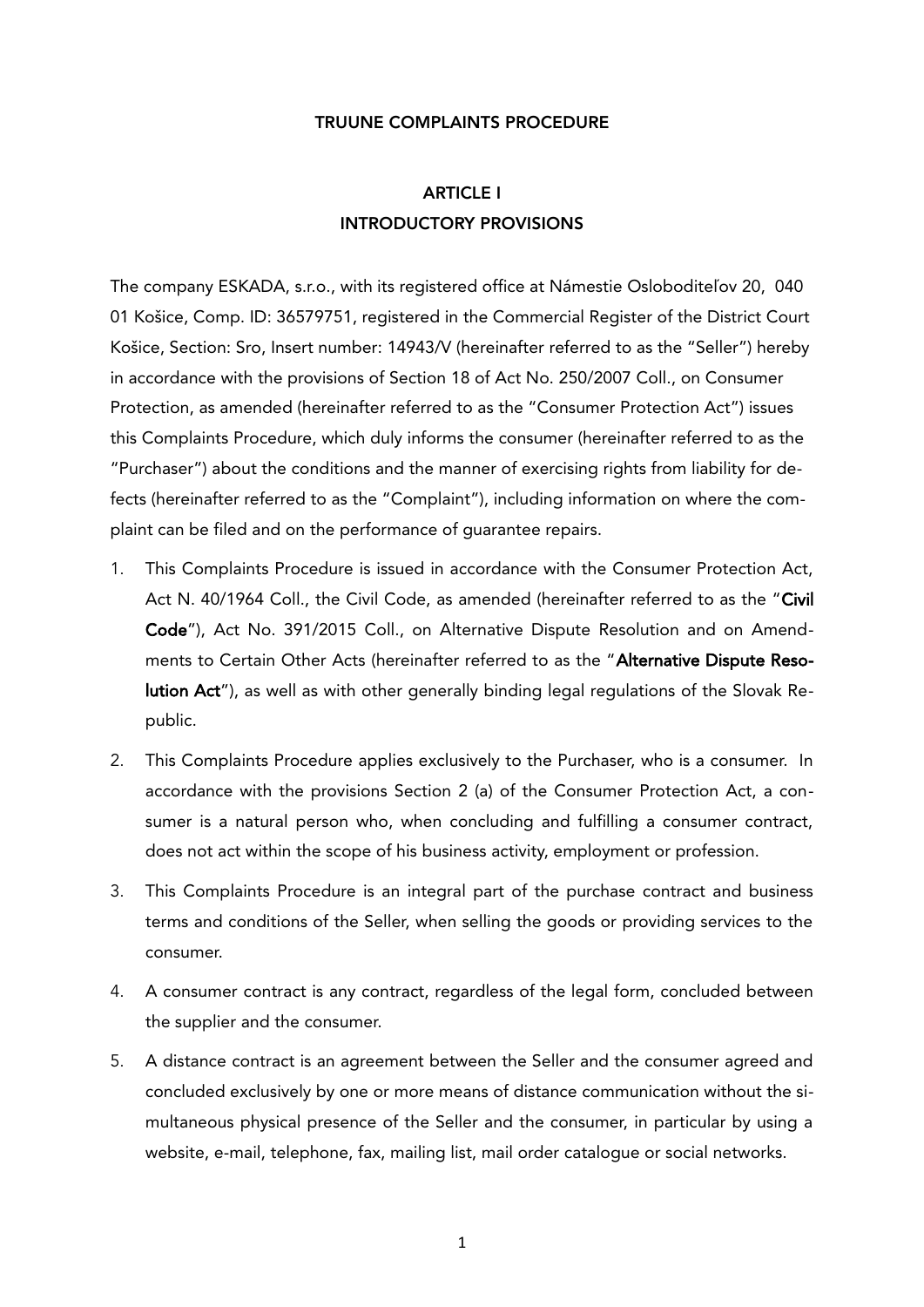- 6. A purchase contract is a contract having the subject-matter the sale and purchase of goods.
- 7. By concluding the purchase contract and taking over the goods, the Purchaser agrees with these Complaints Procedure and the business terms and conditions of the Seller.
- 8. The Supervisory Authority is the Slovak Trade Inspection, the Inspectorate of the Slovak Trade Inspection based in Košice for the Košice Region, with its registered office Vrátna 3, P. O. BOX: A-35, 040 65 Košice 1, Tel. No.: 055/729 07 05, 055/622 76 55, Fax No.: 055/622 46 95.

## **ARTICLE II** LIABILITY FOR DEFECTS IN SOLD GOODS

- 1. In accordance with the provisions of Section 619 (1) of the Civil Code, the Seller is liable for defects in the goods sold when taken over by the Purchaser. In addition, in accordance with the provisions of Section 619 (2) of the Civil Code, the Seller is liable for defects in the goods, which occur after the goods is taken over by the Seller during the guarantee period. In accordance with the provisions of Section 620 (1) of the Civil Code the guarantee period is 24 months. If the period for the use is marked on the goods being sold, their packaging or in the attached instructions, the guarantee period shall not end before the expiry of that period.
- 2. In respect of used goods, in accordance with the provisions of Section 619 (1) of the Civil Code, the Seller is not liable for defects caused by its use or wear and tear. In this case, in accordance with the provisions of Section 620 (2) of the Civil Code the guarantee period is 12 months.
- 3. If a lower price was separately agreed for the defect of the goods, in accordance with the provisions of Section 619 (1) of the Civil Code, the Seller is not liable for the defect for which this lower price was agreed.
- 4. At the request of the Purchaser, the Seller shall provide the Purchaser with a guarantee in writing in accordance with the provisions of Section 620 (4) of the Civil Code, i.e., at the request of the Purchaser, the Seller shall provide a guarantee certificate (if the nature of the matter allows it, a proof of purchase is sufficient instead of a guarantee certificate).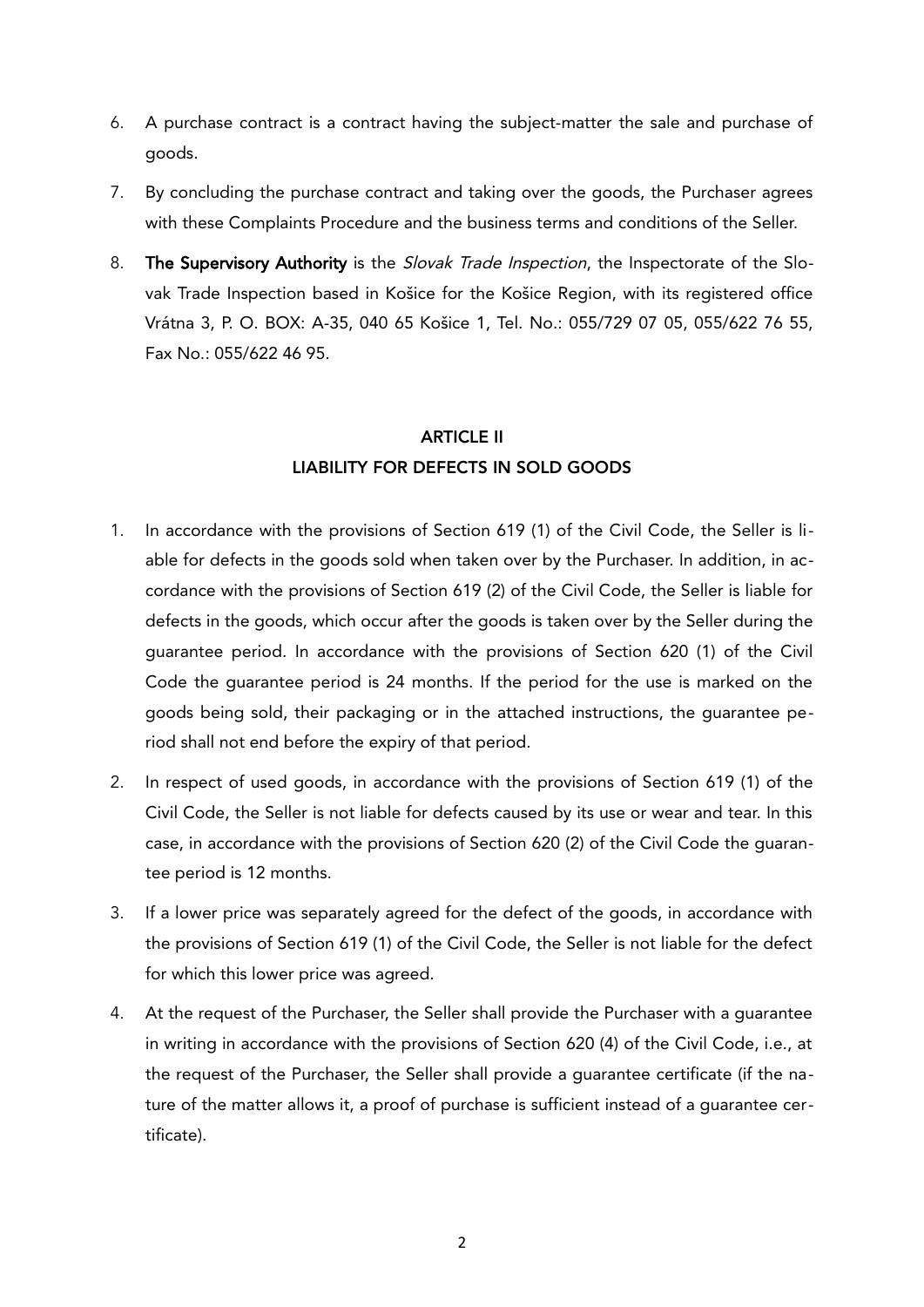- 5. The Seller, based on his statement in the guarantee certificate, may provide the Purchaser with a guarantee exceeding the scope of the guarantee established by the Civil Code (i.e., 12 or 24 months) in accordance with the provisions of Section 620 (5) of the Civil Code. At the same time, the Seller shall specify in the guarantee certificate the terms and conditions and the scope of the guarantee thus provided.
- 6. The guarantee period shall start from the acceptance of the goods by the Purchaser. If the purchased goods are to be put into operation by an entrepreneur other than the Seller, the guarantee period shall start from the date of putting the goods into operation, if the Purchaser ordered the commissioning no later than 3 weeks after the receipt of the goods and provided, properly and on time, the cooperation necessary to perform this service, in accordance with the provision of Section 621 of the Civil Code.
- 7. At the personal collection of the goods, the Purchaser shall be entitled to inspect the item that is being sold. The Seller is not responsible for defects that the Purchaser may have found during the inspection, in particular, the Seller is not responsible if the Purchaser makes later complaints about missing accessories of the item that is being sold or mechanical damage to the item detectable during the inspection. The Seller is neither responsible for such defects even if the Purchaser failed to use the opportunity to inspect the item that is being sold.
- 8. In particular, the guarantee does not cover damage incurred due to:
- · mechanical damage to the goods;
- · using the goods in conditions that are not satisfactory due to their temperature, humidity, chemical and mechanical environmental influences;
- · improper handling or neglect of care of the goods;
- excessive loading or use contrary to the general principles;
- · natural forces or force majeure.
- 9. For goods of the software type, the guarantee only covers the physical readability of the installation media. Upon removal of protective equipment (foils, seals, opening the envelope, etc.), the Purchaser becomes an authorized user of the software product and accepts the license agreement of the software producer. This type of goods can no longer be returned to the Seller.
- 10. If the Seller offers the Purchaser other goods as a gift to the sold goods free of charge when selling a product, it is at the Purchaser's discretion whether the Purchaser accepts the offered gift. The gift is not a sold product, and therefore, it is not covered by the guarantee and the Seller is not responsible for defects in the gift, if any. If the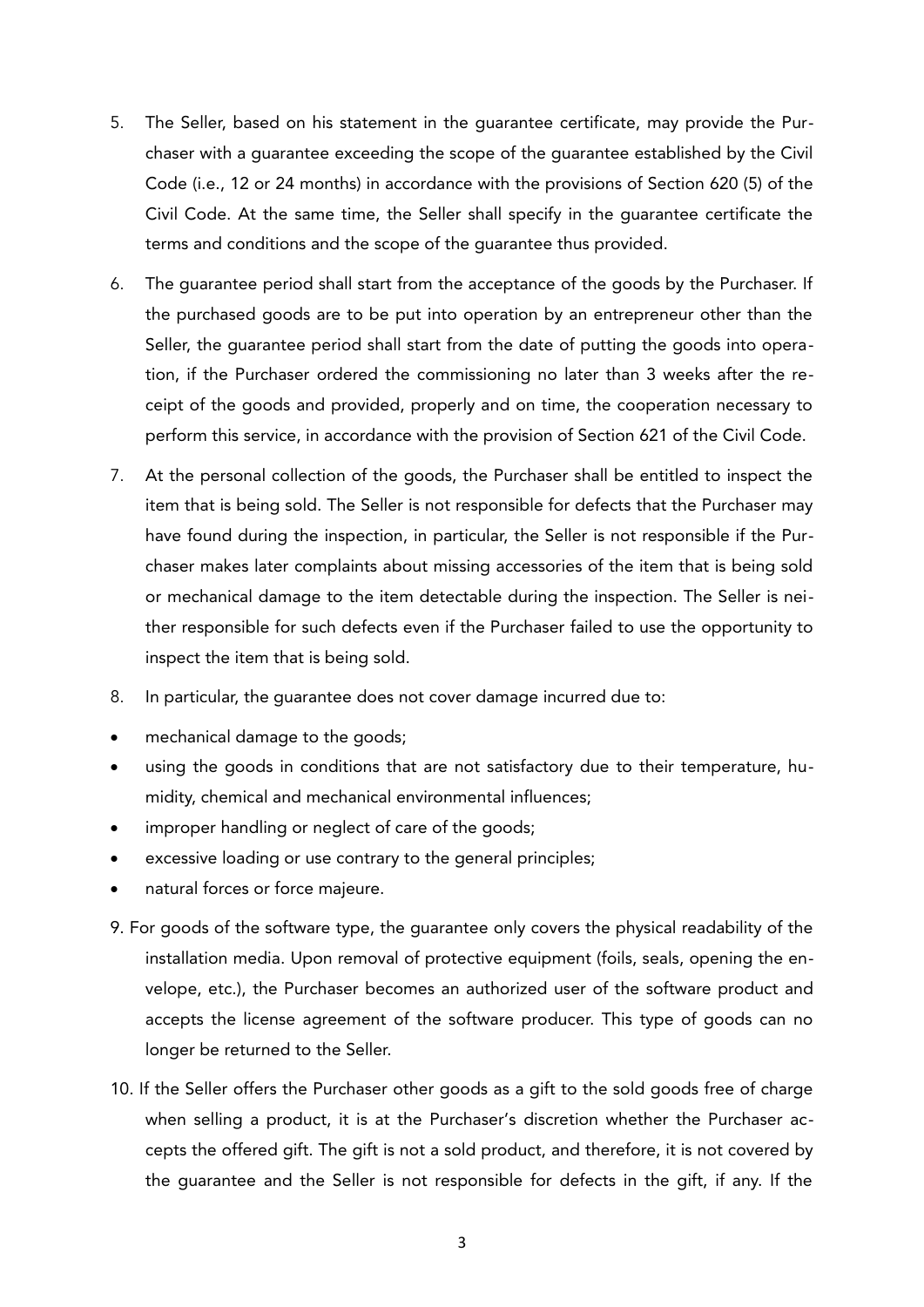Seller knows about the defects of the product, which the Seller offers to the Purchaser as a gift, the Seller is obliged to notify the Purchaser when offering the gift. If defects appear on the donated goods that the Seller did not notify the Purchaser, the Purchaser is entitled to return the gift. In the event that the Purchaser has the right to withdraw from the contract for the purchase of the product, the Purchaser is obliged to return to the Seller everything received under the contract, i.e., together with the purchased goods, the Purchaser is also obliged to return the product received as a gift.

### ARTICLE III RIGHTS FROM LIABILITY FOR DEFECTS

- 1. The Purchaser can exercise the rights arising from liability for defects at the Seller from whom the goods were purchased.
- 2. In accordance with the provision of Section 18 (2) of the Consumer Protection Act, the Purchaser may file a complaint with the Seller, i.e., ESKADA, s.r.o. at the address Námestie Osloboditeľov 20, 040 01 Košice, Slovak Republic. If another entrepreneur designated for repair has been listed in the guarantee certificate, which is closer to the Seller or in the place of the Purchaser, the Seller will exercise the right to repair the goods by the entrepreneur designated to perform guarantee repairs in accordance with Section 625 of the Civil Code. The entrepreneur designated for repair is obliged to carry out the repair within the period agreed upon in the sale of goods between the Seller and the Purchaser.
- 3. In addition to the right to repair a defect in the goods, the Purchaser may also exercise the right to exchange the goods, to replace a component of the goods, the right to a reasonable discount on the purchase price or the right to withdraw from the contract (with refund of paid purchase price) in accordance with the provisions of Section 622 and Section 623. The above-mentioned rights can be exercised by the Purchaser with the Seller, i.e., ESKADA, s.r.o. at the address Námestie Osloboditeľov 20 040 01 Košice, Slovak Republic.
- 4. The period from which the Purchaser has exercised the rights of liability for defects with the Seller, until the moment when the Purchaser was obliged to take over the goods after the repair, is not included in the guarantee period. If the Purchaser has exercised the right to exchange the goods and the exchange has taken place by the Seller, the guarantee period begins to run again from the receipt of new goods in ac-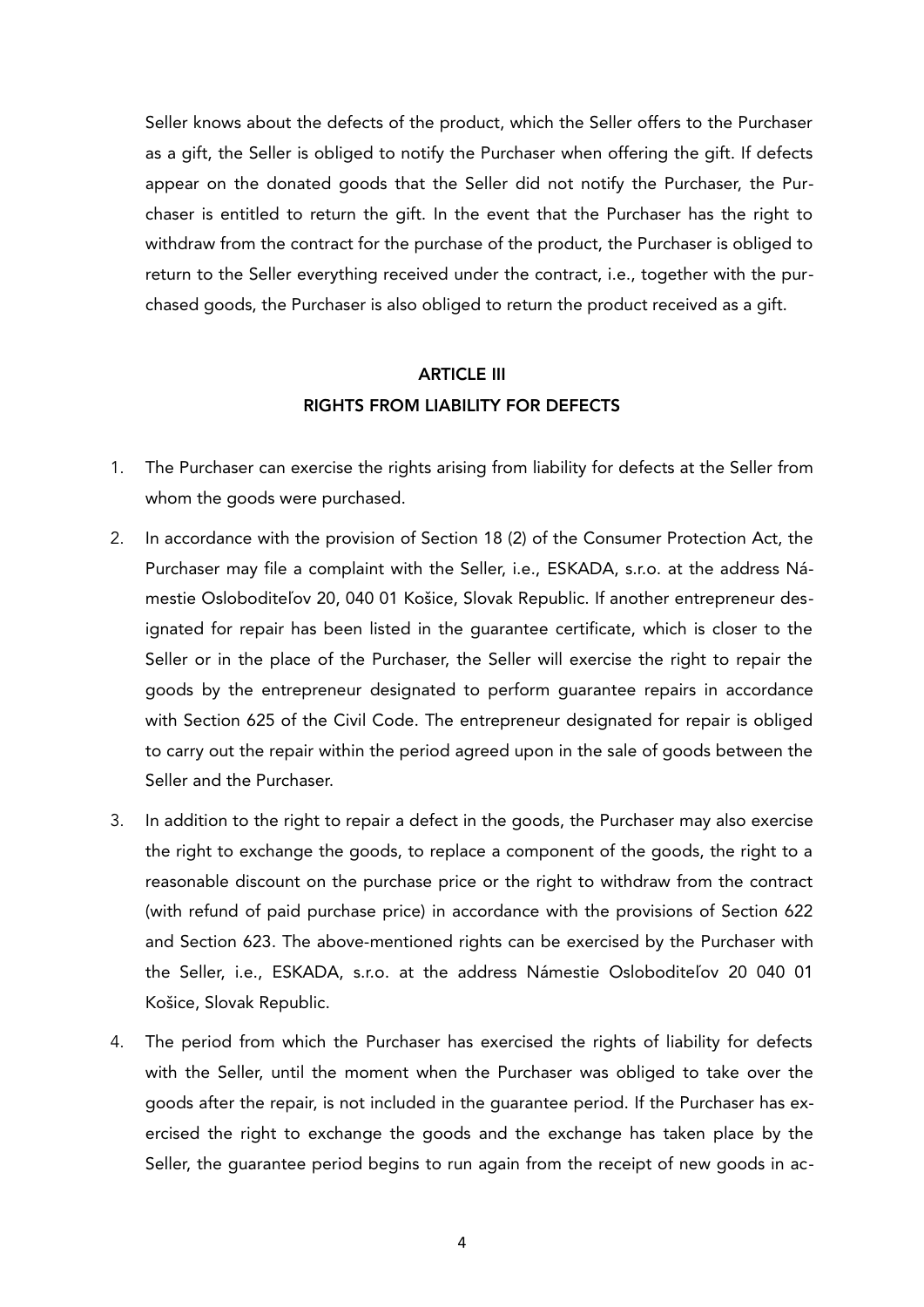cordance with the provisions of Section 627 (1) of the Civil Code. If the Purchaser has exercised the right to replace a component of the goods for which the guarantee was provided and the replacement was made by the Seller, the guarantee period begins again from the replacement of the component for which the guarantee was provided in accordance with Section 627 (1) of the Civil Code.

- 5. In accordance with the provisions of Section 627 (1) of the Civil Code, the Seller is obliged to issue a confirmation to the Purchaser about when the Purchaser exercised the right to repair the goods, about the repair and about its duration.
- 6. If the rights from liability for defects have not been exercised during the guarantee period, in accordance with the provisions of Section 626 (1) of the Civil Code, the rights shall expire. In the case of used goods, the rights from liability for defects expire if they have not been exercised within 24 months from the date of receipt of the used goods by the Purchaser or within a shorter period of time, provided that the Seller and Purchaser have agreed thereon.
- 7. After making a complaint by the Purchaser, the Seller, an employee authorized by the Seller or another person designated by the Seller is obliged to inform the Purchaser of his rights in accordance with the provisions of Section 622 and Section 623 of the Civil Code, then the Purchaser shall be entitled to decide which of the rights he exercises (these are the right to remedy the defect, the right to exchange the goods, the right to replace a component of the goods, the right to a reasonable discount on the purchase price or the right to withdraw from the contract in accordance with the provision of Section 622 and Section 623 of the Civil Code).
- 8. Based on the decision of the Purchaser in accordance with the provisions of Section 18 (4) of the Consumer Protection Act, the Seller is obliged to determine the method of handling the complaint immediately, in justified cases no later than within 3 working days from the date of making the complaint by the Purchaser, however, no later than within 30 days from the date of making the complaint.
- 9. After determining the method of making complaint, the Seller is obliged to handle the complaint immediately, in justified cases no later than 30 days from the date of making complaint by the Purchaser. If this period has expired in vain and the complaint has not been settled by the Seller, the Purchaser has the right to withdraw from the contract or the right to exchange the goods in accordance with the provisions of Section 18 (4) of the Consumer Protection Act.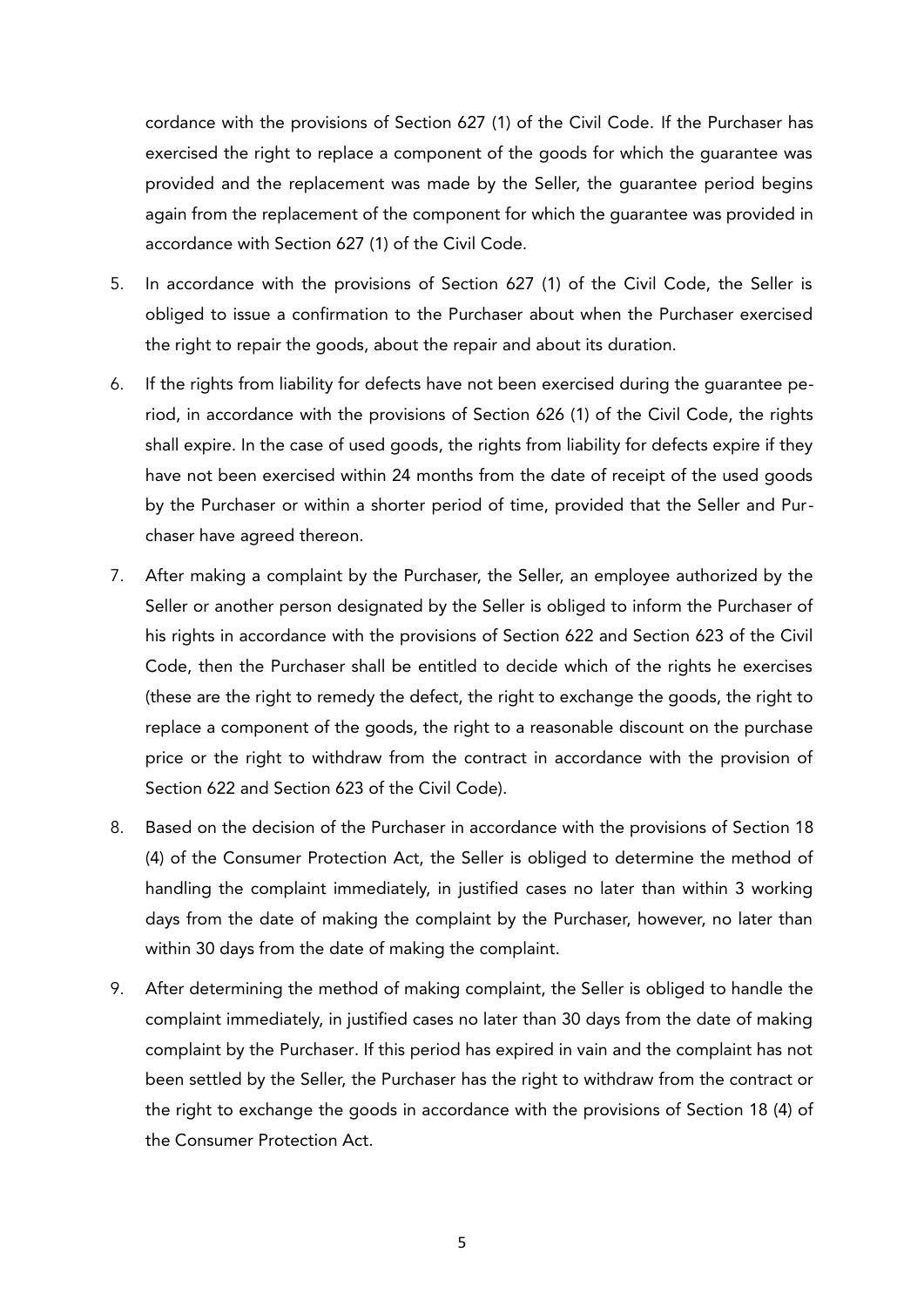- 10. If the complaint was lodged within the first 12 months from the purchase of the goods, the Seller may, in accordance with the provision of Section 18 (6) of the Consumer Protection Act, reject a complaint only on the basis of expert assessment. The Seller is obliged to provide the Purchaser with a copy of this expert assessment no later than 14 days from the date of settlement of the complaint.
- 11. If the Seller rejects the complaint after 12 months from the purchase of goods, the Seller is obliged to inform the Purchaser in the document on the outcome of the complaint to whom the thing can be sent for the purpose of expert assessment in accordance with the provision of Section 18 (7) of the Consumer Protection Act.
- 12. If the item has been sent for expert assessment, the costs of the expert assessment and all other related purposefully incurred costs shall be borne by the Seller, regardless of the results of the expert assessment in accordance with the provision of Section 18 (7) of the Consumer Protection Act. If the Purchaser by an expert assessment proves the Seller's responsibility for the defect, the complaint may be filed again. The Seller is obliged to reimburse the Purchaser within 14 days from the date of making of the complaint again any and all costs incurred for expert assessment and all related purposefully incurred costs. The guarantee period does not run during the expert assessment. The Seller is obliged to reimburse the Purchaser within 14 days from the date of making the complaint again any and all costs incurred for expert assessment, as well as any and all related purposefully incurred costs. A complaint filed again cannot be rejected.
- 13. When making a complaint, the Seller is obliged to issue a confirmation to the Purchaser (confirmation is a copy of the complaint protocol). If the complaint was made by means of distance communication, the Seller is obliged in accordance with the provisions of Section 18 (8) of the Consumer Protection Act to deliver the confirmation of the complaint to the Purchaser immediately, if this is not possible without undue delay, at the latest together with the document on the outcome of the complaint. The Seller is not obliged to deliver a confirmation of the complaint, if the Purchaser has the opportunity to prove the complaint in another way.
- 14. In accordance with the provisions of Section 18 (9) of the Consumer Protection Act, the Seller is obliged to issue a written document on the outcome of the complaint, no later than within 30 days of making the complaint. This written document is a copy of the complaint protocol with the field "Outcome of the complaint" filled in or a letter containing a written notice of the outcome of the complaint.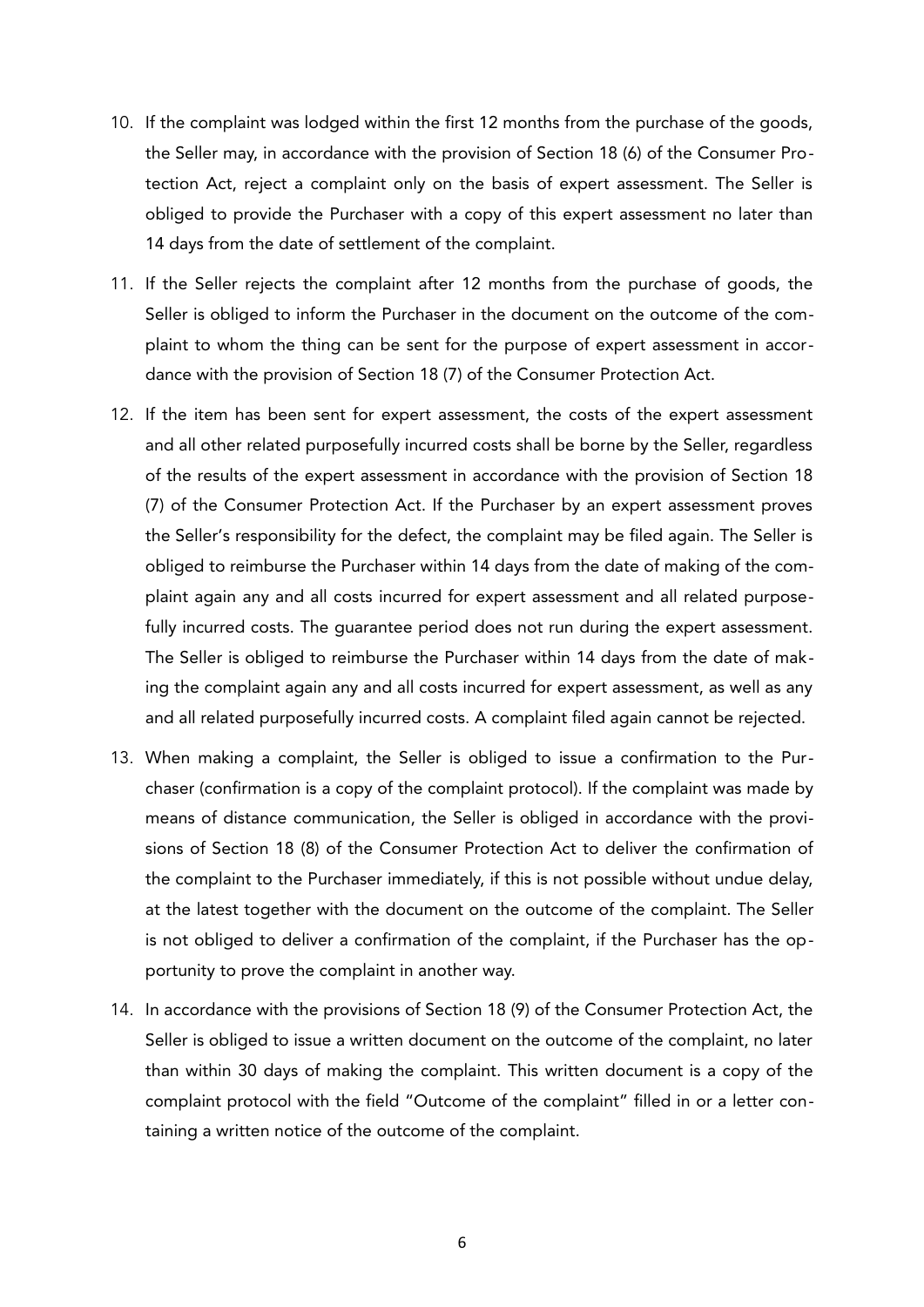- 15. The Purchaser has the right to be informed about the outcome of the complaint by the Seller.
- 16. Provided that the Purchaser informs himself about the outcome of the complaint before the expiry of the period of 30 days from the date of making the complaint by the Purchaser, the Seller is obliged to inform the Purchaser about the outcome of the complaint.
- 17. Provided that the Purchaser informs himself about the outcome of the complaint after the expiry of the period of 30 days from the date of making the complaint by the Purchaser, the Seller is obliged to inform the Purchaser about the outcome of the complaint and, at the same time, about the reason why the complaint was not resolved in time.
- 18. After settling the complaint, the Purchaser is obliged to take the goods over immediately, no later than 30 days from the day when the Seller asked the Purchaser to take the goods over, in accordance with the provisions of Section 627 (1) of the Civil Code, regardless of the outcome of the complaint by the Seller.
- 19. Should the Purchaser fail not take over the goods even on the basis of the Seller's request within 30 days in accordance with the previous point of these Complaints Procedure, the Seller is entitled to charge a fee in the amount of EUR 300, for each day of storage of the goods.

### ARTICLE IV

### TERMS AND CONDITIONS FOR MAKING COMPLAINTS

- 1. Provided that the Purchaser exercises the rights from the liability for defects, the Purchase is obliged to:
- a) submit a proof of the purchase of the goods or otherwise prove that the goods were purchased by the Purchaser from the Seller;
- b) present a guarantee certificate relating to the goods;
- c) the goods must meet the terms and conditions specified in the guarantee certificate, which are necessary for the guarantee complaint (i.e., the goods must not be mechanically damaged);
- d) hand the goods or component over to the Seller;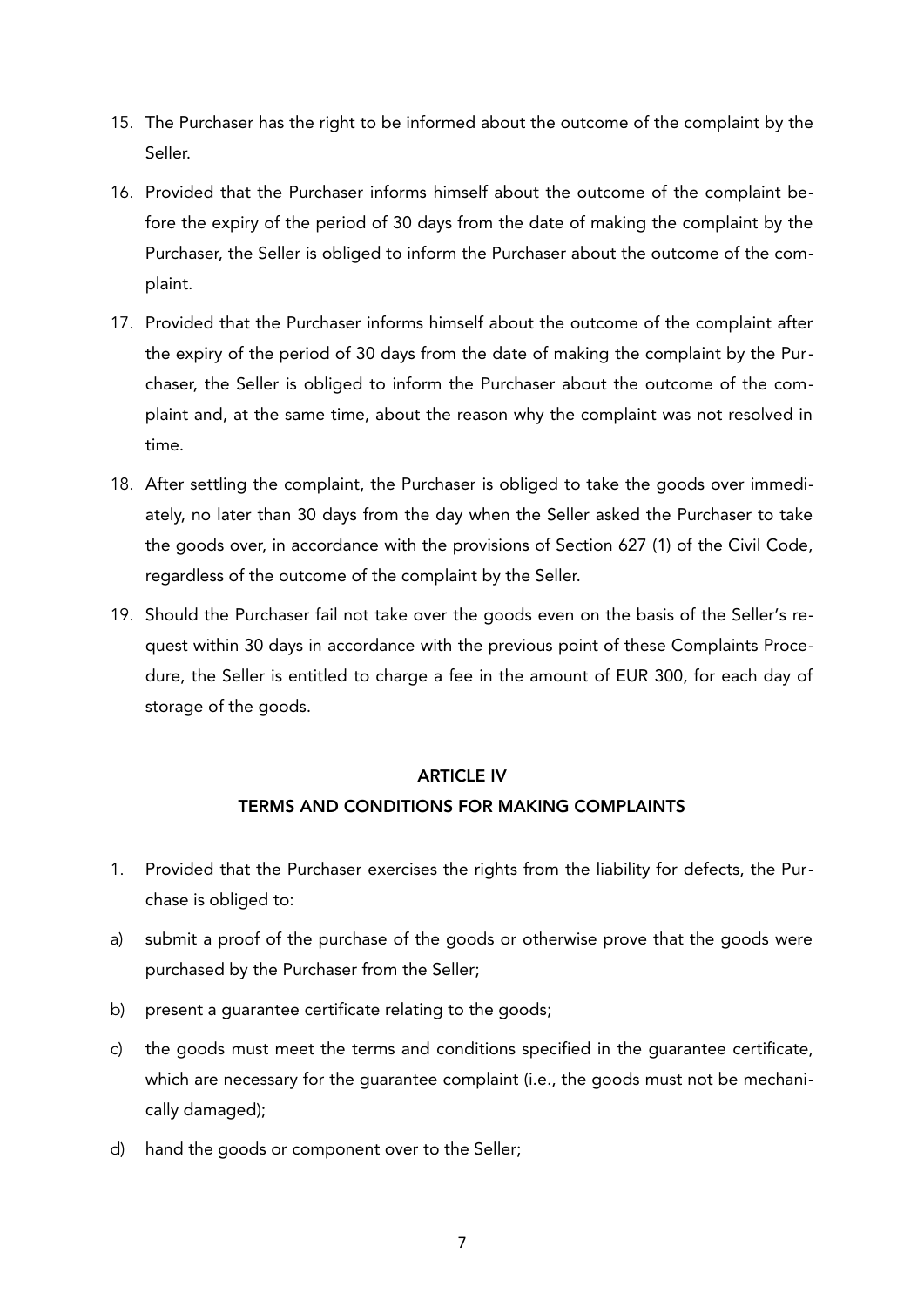e) provide the Seller with any required cooperation in connection with the completion of the complaint protocol by the authorized employee of the Seller, including the signing of the complaint protocol as a sign of consent to its content.

### ARTICLE V METHOD OF HANDLING COMPLAINTS

- 1. The Seller can handle the complained filed in the following ways:
- a) by handing the repaired goods over to the Purchaser;
- b) by exchange of the goods;
- c) by returning the purchase price for the goods to the Purchaser;
- d) by providing a reasonable discount from the purchase price of the goods to the Purchaser; or
- e) by justified refusal of guarantee complaint of the goods.
- 2. In accordance with the provisions of Section 622 (1) of the Civil Code, if the thing has a defect that can be removed, the Purchaser has the right to free, timely and proper removal and the Seller is obliged to eliminate this defect. The Seller shall decide on the method of removing the defect.
- 3. In accordance with the provisions of Section 622 (2) of the Civil Code, instead of removing the defect, The Purchaser may require the Seller to replace the goods, or if the defect only concerns a component of the goods, replacement of this component, provided that the Seller does not incur disproportionate costs due to the price of the goods or severity of the defect.
- 4. In accordance with the provisions of Section 622 (3) of the Civil Code, the Seller may, instead of removing the defect, always replace the defective goods with perfect ones, provided that this does not cause serious difficulties for the Purchaser.
- 5. If the goods have a defect which cannot be removed and which prevents the goods from being properly used as the goods without defects, the Purchaser shall be entitled, in accordance with the provisions of Section 623 (1) of the Civil Code, to exchange the goods or the right to withdraw from the purchase contract.
- 6. In accordance with the provisions of Section 623 (1) of the Civil Code, the right to exchange the goods or the right to withdraw from the contract (i.e., the right to return money and the goods) even if it is a remediable defect, but the Purchaser due to the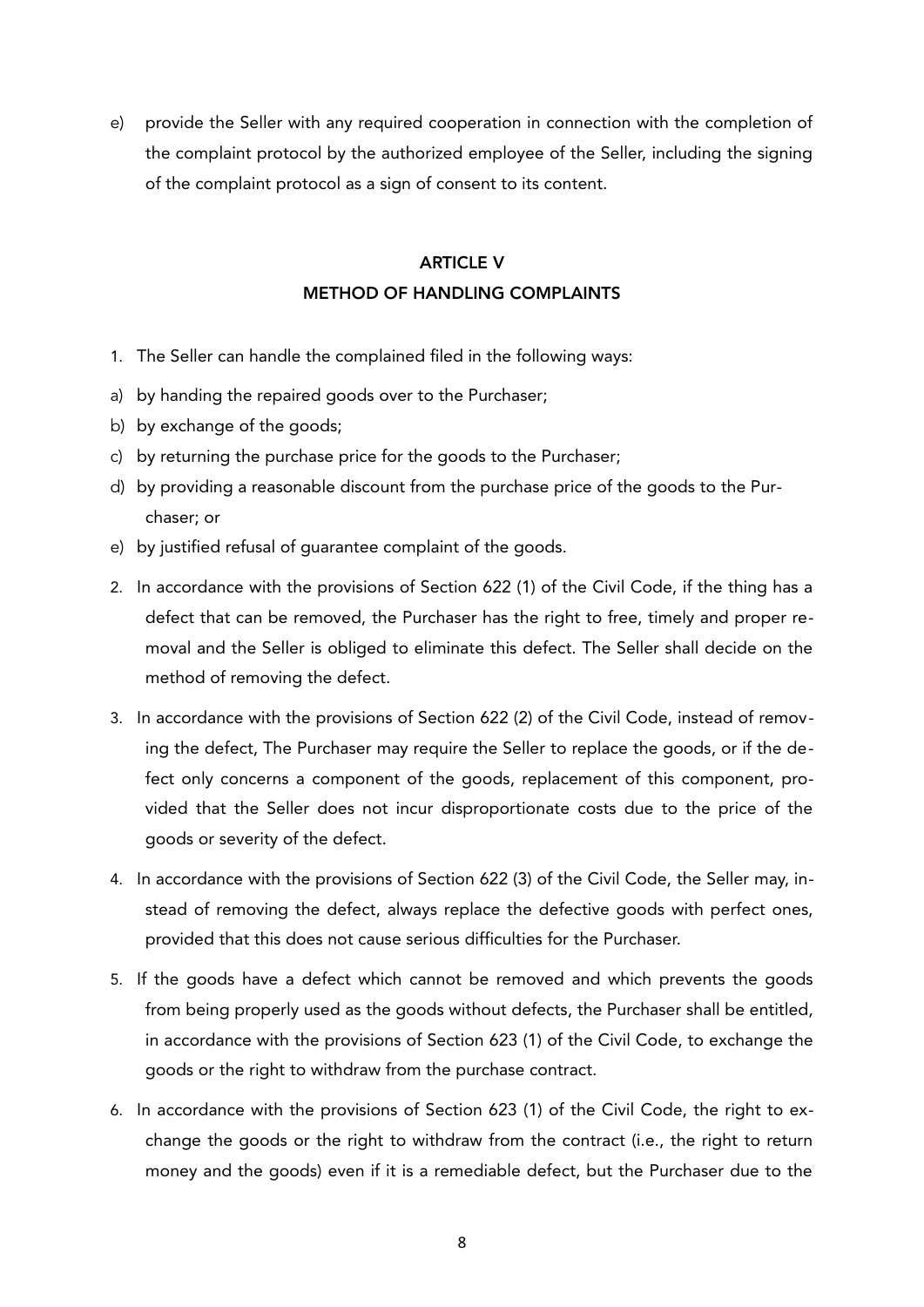recurrence of the defect after repair cannot use the goods properly. A recurrence of a defect after repair is considered to be a condition if the same defect occurs a third time after at least two previous repairs.

- 7. If the goods have an irreparable defect, which, however, does not prevent the proper use of these goods, the Purchaser shall be entitled, in accordance with the provisions of Section 623 (2) of the Civil Code, the right to a reasonable discount on the price of the goods.
- 8. The Seller is not responsible for damage or loss of stored data and programs in the goods under complaint. In this connection, the Seller recommends that the Buyer should make backup copies of all data and programs and select removable storage media from the defective goods.
- 9. If the goods intended for complaint contain access passwords to the system, the Purchaser is obliged to notify the relevant passwords when making a complaint or remove them before delivering the defective product for complaint. Should the purchaser fail to do so, the day of the commencement of the complaint procedure shall be the day of delivery of the access codes to the Purchaser.
- 10. If, when handling a device complaint, the Seller finds that illegal software is installed in the goods, the Seller shall not be obliged to acknowledge the received complaint.

## ARTICLE VI ALTERNATIVE DISPUTE RESOLUTION

1. The Purchaser shall be entitled to contact the Seller with a request for remedy at the email address info@stark.audio if the Purchaser is not satisfied with the way in which the Seller handled the Purchaser's complaint or if the Purchaser believes that the Seller has violated his rights. If the Seller rejects this objection of the Purchaser or does not respond to it within 30 days of its dispatch, the Purchaser shall be entitled to file a motion to initiate alternative dispute resolution to an alternative dispute resolution entity ("ADR entity") in accordance with the Alternative Dispute Resolution Act. ADR entities are bodies and authorized legal entities pursuant to Section 3 of the Alternative Dispute Resolution Act, the list of which is maintained by the relevant state authority ([https://www.mhsr.sk/obchod/ochrana-spotrebitela/alternativne-riesenie-spotrebitel](https://www.mhsr.sk/obchod/ochrana-spotrebitela/alternativne-riesenie-spotrebitelskych-sporov-1/zoznam-subjektov-alternativneho-riesenia-spotrebitelskych-sporov-1)[skych-sporov-1/zoznam-subjektov-alternativneho-riesenia-spotrebitelskych-sporov-1](https://www.mhsr.sk/obchod/ochrana-spotrebitela/alternativne-riesenie-spotrebitelskych-sporov-1/zoznam-subjektov-alternativneho-riesenia-spotrebitelskych-sporov-1)).